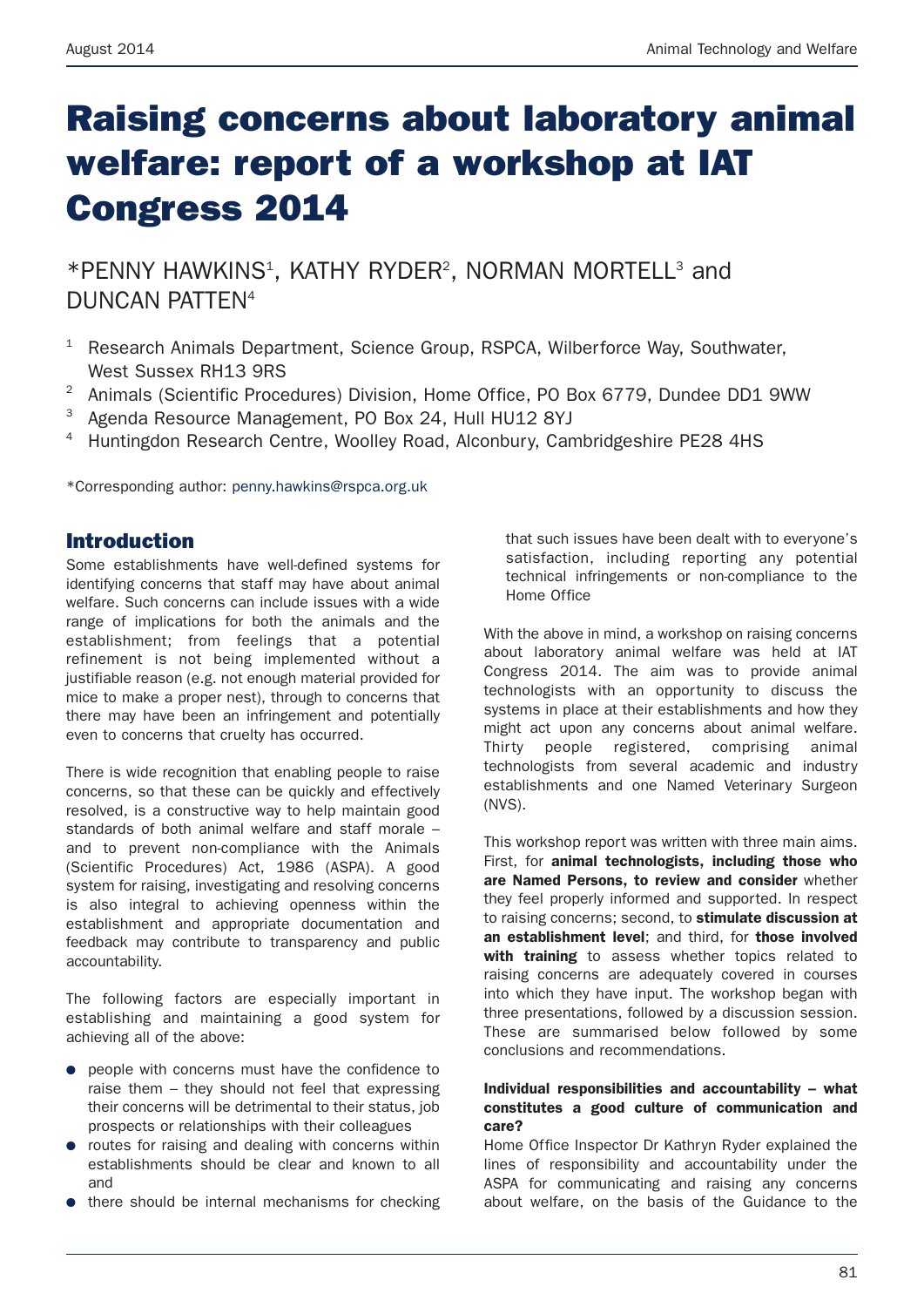ASPA. <sup>1</sup> The holder of the procedure establishment licence holder (PELH) is ultimately both responsible and accountable for ensuring that concerns are recognised, communicated and dealt with. The PELH is usually the Named Person Responsible for Compliance (NPRC); a role which has a number of responsibilities relevant to establishing and maintaining a good system of communication. These include:

- providing leadership;
- ensuring compliance with the ASPA and its guidelines and codes of practice
- ensuring the Three Rs (replacement, reduction and refinement) are implemented as fully as possible
- ensuring there are enough staff in place, with systems to ensure their competence – this is with support from the Named Training and Competency Officer (NTCO)
- setting up and running the Animal Welfare and Ethical Review Body (AWERB) and
- ensuring that all Named Persons have the necessary authority to perform their roles

From an animal technologist's point of view, there should be a clear chain of responsibility from the individual with the concern, to the Named Animal Care and Welfare Officer (NACWO) to the PELH. This is set out within the 'standard' conditions of the establishment licence, number 21 of which requires the licence holder to '*make adequate and effective provision for regular and effective liaison with and between those entrusted with responsibilities under the Act and with others who have responsibility for the welfare of the protected animals kept at the establishment*'. In effect, this is recognising that the animal technologist acts as the 'eyes and ears' of the PELH.

There are also standard conditions associated with project and personal licences that are relevant to ensuring proper communications, which may be used for raising concerns. Personal licence condition 13 requires the Personal Licence Holder to notify the project licence holder as soon as possible if it appears that the severity limit of a procedure, or the constraints in adverse effects described in the licence, have been – or are likely to be – exceeded. In addition, project licence condition 18 requires that the licence holder ensures adherence to severity limits and other controls described in the licence. If the constraints appear to have been, or are likely to be, breached, the project licence holder has to ensure that the Secretary of State is notified (via the Home Office Inspector). Personal licence condition 14 mandates that the licence holder ensures that suitable arrangements exist for the care and welfare of the animals if they are away and condition 15 requires the holder to ensure that veterinary advice and treatment are obtained for the animals in their care wherever necessary.

All of the above standard conditions, for establishment, project and personal licences, demonstrate that there is a sound legal basis for animal technologists to raise concerns and to expect these to be passed up the chain of responsibility. This may be to the Establishment Licence Holder *via* the NACWOs or other senior animal technologists, or in some cases by bringing an issue to the attention of the AWERB. For example, the AWERB may be the appropriate forum for raising concerns about day-to-day welfare where an infringement is not suspected, or for reviewing unexpected adverse effects and ensuring there is adequate follow-up and prevention in future studies.

In a good culture of care, the animal technologist should know the reporting structure and be confident that it works. There should also be a high level of teamwork, in which scientists explain clearly what procedures involve, why they are being performed, what the endpoints are and the reasons for them, to avoid any potential misunderstandings about the clinical signs observed in the animals. All involved should be able to feel comfortable that the benefits justify the harms. Animal technologists should feel comfortable helping researchers to understand the needs of the animals, contributing towards better monitoring and implementation of refinement to reduce suffering and improve welfare.

However, if concerns are raised and nobody appears to be listening, it is important as an animal technologist to remember that the law is there for the protection of the animals being used for scientific purposes. Those to whom you complain should be able to explain what is happening, so that you can be satisfied that animal welfare and/or ethical concerns have been fully considered and adequately addressed. If you are not satisfied, it is always preferable to try to solve the problem locally – for example, by taking the concern straight to the PELH – but if this does not lead to a satisfactory resolution, you should discuss this with your local Home Office Inspector. Building a relationship with the Inspector before there are any concerns would also be helpful; a straw poll of participants showed that NACWOs liaised with their Inspector but only three non-NACWOs did this. Good communication between **all** those involved with animals used in research is most likely to facilitate raising and resolving concerns.

# **'Welfare first' – caring for the staff who care for the animals**

Norman Mortell, of the Agenda Resource Management life science employment and facility management agency, outlined their 'Welfare First' programme which aims to recognise the importance of animal welfare in the life sciences, support the Three Rs and also promote staff welfare. <sup>2</sup> This recognises that people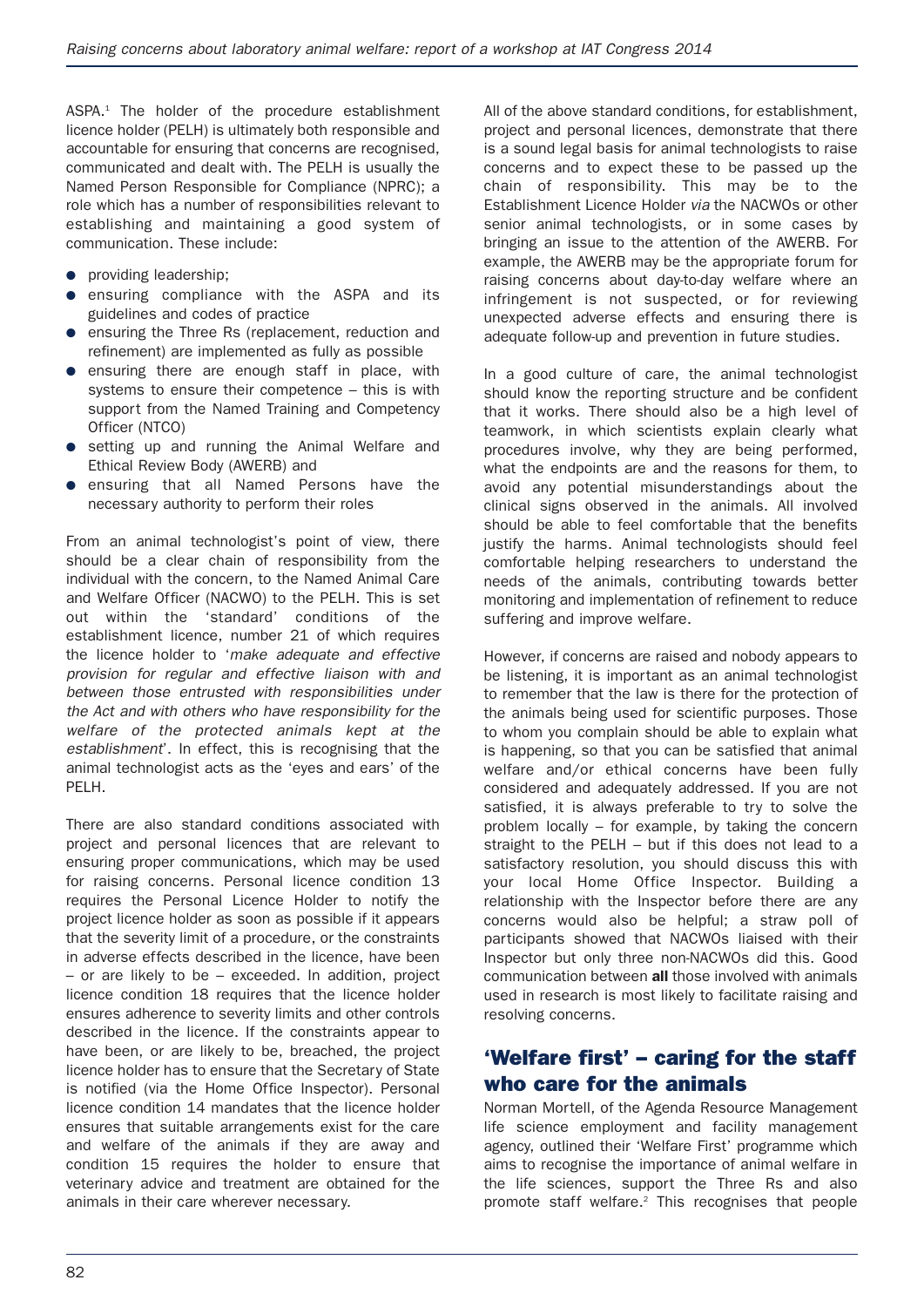whose morale is good are more likely to be conscientious, confident and motivated to support good animal welfare and to speak up if there are any issues that concern them.

All animal technologists working for Agenda sign a 'Welfare Contract', which states their legal and moral responsibilities, includes a commitment to the Three Rs and sets out the process for reporting concerns. The Contract also explains the standards of behaviour that are expected of animal technologists, including having (and displaying) a respectful attitude towards both animals and one another. For example, 'gallows humour' may have been acceptable in animal units once but this should no longer be the case; not only because it gives a bad impression but also because a disrespectful attitude can ultimately lead to infringements.

The 'Got a Concern?' system sets out eleven ways in which questions or concerns can be raised (listed in Table 1). The aim is to take account of people's lifestyles, behaviours and feelings about raising concerns, so that there is no excuse for not communicating. Staff are encouraged to use the client's official channels first but they might not have been told what these are, or they may find staff unapproachable.

| Use official    | Text Agenda   | Raise at the    | Secure         |
|-----------------|---------------|-----------------|----------------|
| client channels |               | weekly call     | Facebook®      |
| - the preferred |               | received by all | page           |
| option          |               | Agenda staff    |                |
|                 | Email Agenda  | Discuss at      | Anonymous e-   |
|                 |               | appraisals      | suggestion box |
| Telephone the   | Out of hours  | Discuss at      | Feedback in    |
| Agenda office   | 24/7 helpline | face-to-face    | post-          |
|                 |               | meetings        | assignment     |
|                 |               |                 | process        |

**Table 1.** The eleven ways of communicating included in the 'Got a Concern?' system

Raising concerns is strongly encouraged and whatever the chosen method of communication, concerns are treated seriously, documented, followed up and resolved. Outcomes are recorded and fed back to the member of staff who raised the issue.

# **Animal welfare – a concern of everyone**

Duncan Patten, NTCO and Named Information Officer (NIO) at Huntingdon Life Sciences, gave a presentation explaining their system for raising animal welfare concerns. This begins on the first day of employment for all employees, when they receive an 'Animal Welfare Card' in their welcome pack. This includes an explanation of the process for reporting concerns (Box 1).

- **1. Your responsibility:** If a member of staff is concerned about any aspect of animal welfare within HLS, or that there might have been a breach of an SOP relating to animals, they should report it immediately.
- **2. Who to contact:** Your Supervisor OR Animal Facility Manager, OR Named Animal Care and Welfare Officer (NACWO), OR Named Veterinary Surgeon, OR Establishment Licence Holder.
- **3. How to contact?** Face to face, by e-mail or by phone.
- **4. What will happen?** The person you contact will meet with you to discuss your concerns and make appropriate notes with your consent.
- **5. What follow-up will occur?** The written report will be given to the Establishment Licence Holder. A full investigation will take place and the Establishment Licence Holder in consultation with members of the Animal Welfare and Ethical Review Body will consider what further actions need to be taken as a consequence and outcome of the investigation.
- **6. Your name need not be disclosed during any preliminary investigations.**

**Box 1.** Animal Welfare Card text

Every employee attends an Animal Welfare Module as part of their company induction, which includes an indepth explanation of the system for reporting concerns. All in-house and agency animal technologists and care staff, at all levels, also receive a presentation on the Culture of Care. In addition, all staff involved in animal care and procedures (including scientific staff) attend an annual Culture of Care presentation which is revised and updated every year to reflect current good practice and thinking. Company intranet pages provide further information on the ASPA and individuals' responsibilities and these are always available to everyone.

The system has worked well for HLS staff involved in animal care and use, and there is a supportive culture for raising issues and communicating concerns.

## **Discussion**

Following the presentations, delegates were divided into groups and each was given one of four hypothetical 'test cases' to discuss. These are reproduced overleaf,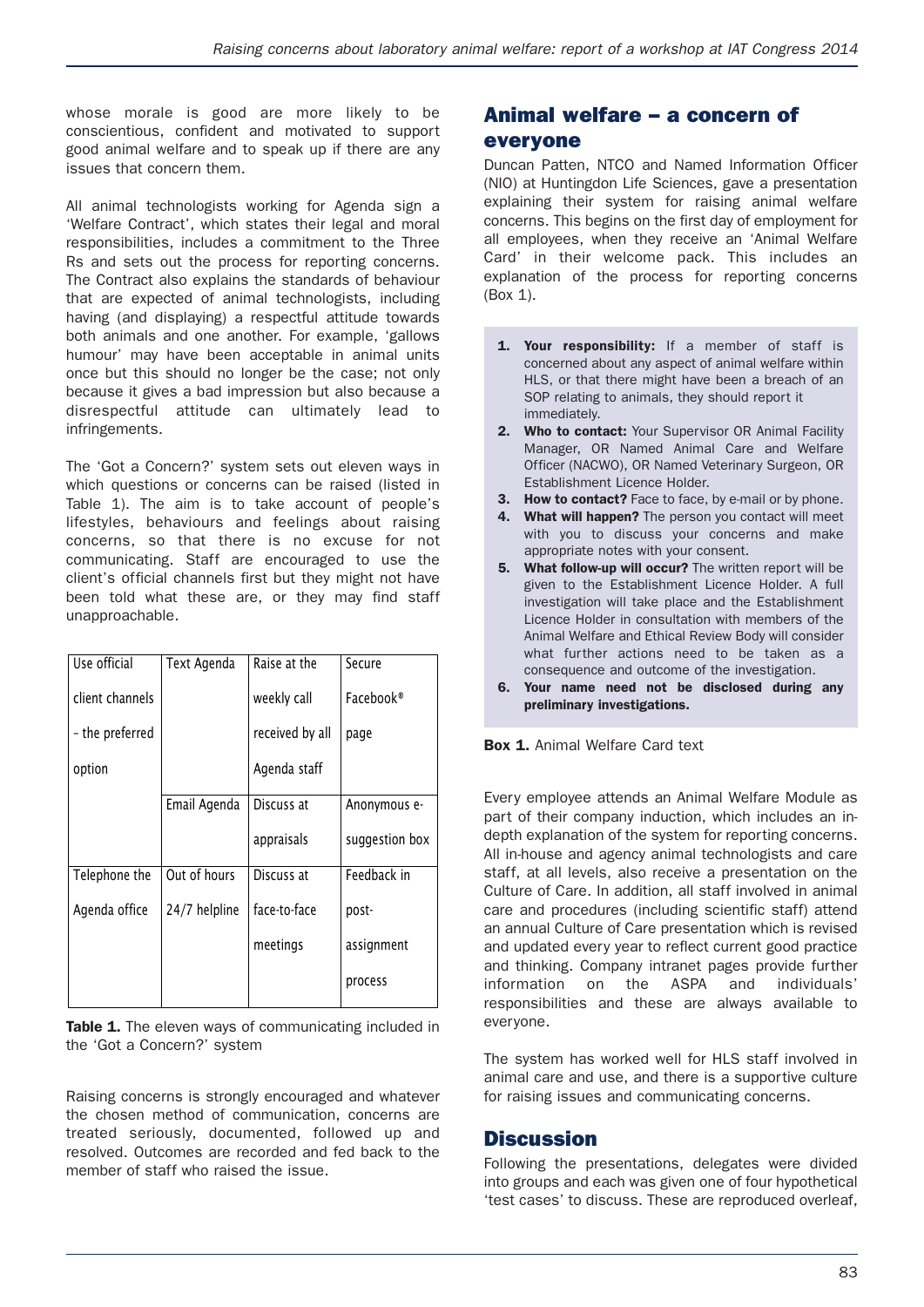with summaries of the participants' discussions on each one.

## *Case 1*

*A senior academic in a university regularly operates on animals without using proper aseptic technique. When challenged by an animal technologist, he replies that he has always done it that way and the animals are "fine" and never suffer any infections. He later refuses to sterilise his instruments properly when asked to do so and tells the technologist to stop interfering. The animal technologist tells the NVS, who says that she will investigate … but the researcher is still operating without properly sterilised instruments a month later. What should the technologist do next?*

#### *Responses*

Participants agreed that the animal technologist should see the vet again and find out whether she/he has spoken to the scientist. If she has not, the matter should be brought to the attention of the PELH, either directly or via the NACWO. There should be a defined and structured reporting path to facilitate this.

If the vet has spoken to the scientist and she/he still will not comply, the animal technologist should present him with a copy of the Guidance to the ASPA and inform him that she/he must comply, as failure to use the most refined technique is a breach of project and personal licence standard condition 4 (see Home Office Guidance to the ASPA<sup>1</sup>). The technologist should observe the next booked session of surgery and, if the scientist persists in operating without observing proper standards of asepsis, she/he should notify both the PELH and the Home Office Inspector.

## *Case 2*

*Rats used in pharmacokinetics studies in a pharmaceutical establishment are housed in standard caging with just a small scoop of sawdust litter. An animal technologist attends an IAT Congress and hears a talk by someone from another pharmaceutical company on the enrichment that they provide for their rats on similar studies – a refuge, nesting material and chew blocks. She/he asks the project licence holder whether the rats he cares for could have these things. The project licence holder says no, because it will cost money and she/he does not accept that the animals will benefit. Should the tech accept this? If not, what should she/he do?*

#### *Responses*

This scenario led to discussions about the level of authority that animal technologists personally feel they have, depending on the culture at their establishment and the stage of their career. It was generally felt that a relatively inexperienced tech would have to be brave in order to persist with the case for enrichment (although one person who was new to the position explained that they would not be worried about speaking out). More experienced animal technologists and NACWOs were more confident that they would be able to stand their ground and convince the researcher.

Two opportunities for animal technologists at any level to gather support were the NVS and the AWERB, although the level of awareness of the membership and roles of the AWERB were generally low amongst participants. The tasks of the AWERB include advising staff on matters related to animal welfare, in relation to their acquisition, accommodation, care and use, and also advising on the application of the Three Rs – including refinement.<sup>1,3</sup> Therefore, the AWERB has a clear mandate to request justification from the scientist for using a less-than-best-practice regime of housing. The IAT Code of Professional Conduct<sup>4</sup> requires animal technologists to '*work closely with your colleagues to establish best practice in welfare and husbandry for all animals in your care*', which could also provide useful backup when seeking support. Senior technologists should be able to support their juniors in these discussions.

It was felt that modular training courses should provide information and guidance on good practice for housing and care, including how this can be implemented and enforced. In particular, courses should include clear instruction that the Code of Practice requires that animals should have enrichment as standard, and that the researcher should supply sound scientific justification in the project licence (since January 2013), or verbally for older licences, if they wish it to be withheld.

#### *Case 3*

*An animal technologist caring for mice used in telemetry studies is concerned that the animals are showing signs of pain following implantation surgery. She/he tells the researcher who carried out the surgery, who replies that the mice receive one dose of Buprenorphine after surgery, which he believes is more than sufficient. She/he tells her that the mice are "perfectly happy" when she/he uses them in procedures a week after surgery and she/he refuses to come and look at the animals. What should the animal technologist do?*

#### *Responses*

Participants strongly believed that this was a matter of upholding the duty of care to the animal. As this was likely to be an emotive and controversial issue, it was considered vital to observe the animals carefully and record these observations before taking any further action. Then, two courses of action were suggested; one was to report the concern to the NACWO, then jointly ask the scientist to explain and justify their refusal to provide more pain relief and – if not satisfied – take it to the NVS. The other was simply to call the